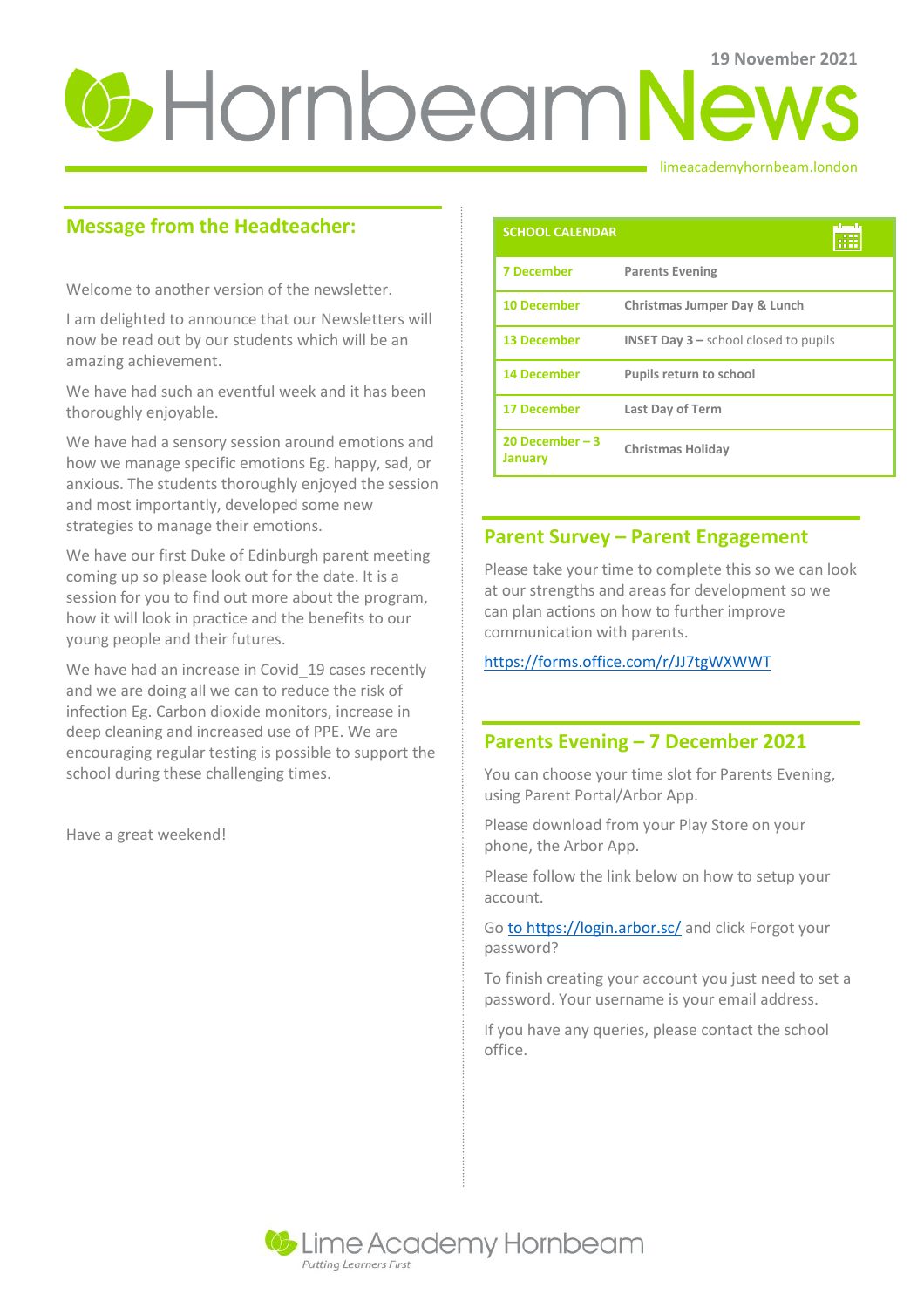#### **Learning @ BFH – Blue Class**

Blue Class has had a very busy week. They have been particularly enjoying undertaking and developing their sensory story about the four seasons. This ties in well with the sites thematic cycle which is currently winter wonderland. The sensory story has allowed the blue class students to engage in multi sensory exploration, while developing their communication skills, and expressing their preferences.



Blue Class students have also been enjoying their food technology lessons. This has allowed them to develop life skills, such as cutting the banana, pouring the milk, as well as activating the blender with a switch. Students showed their excitement when they heard the noise of the blender, and they thoroughly enjoyed getting to taste the finished project.



#### **Learning @ WM – Hawking Class**

**Remembrance Day**



On Thursday 11th November, our school gathered via teams to remember those who gave their lives for their country during both World Wars. We began our online assembly at 10.45am, to learn about why we celebrate Remembrance Day. Learners learnt how to wear their poppies correctly, by making sure that the leaf is pointing in the 11 0'clock direction – the time that the war ended.

We also had a guest speaker, Frank Osei (A past music teacher here at the academy). He gave us all an insight into what it was like for him, being a soldier and all the struggles that came along with it. The learners were ecstatic to see him on their screen, and it was a huge honour to hear his story once again. All learners then participated in a two minutes silence. We are so proud that all learners were respectful in this time and were able to remain silent, Well done all!

Classes around the school, contributed to a beautiful display of poppies, wreaths and poems to honour the day - which you are now able to see in our school reception. It was a great effort by all to show our respects to the fallen heroes. Lest we forget.